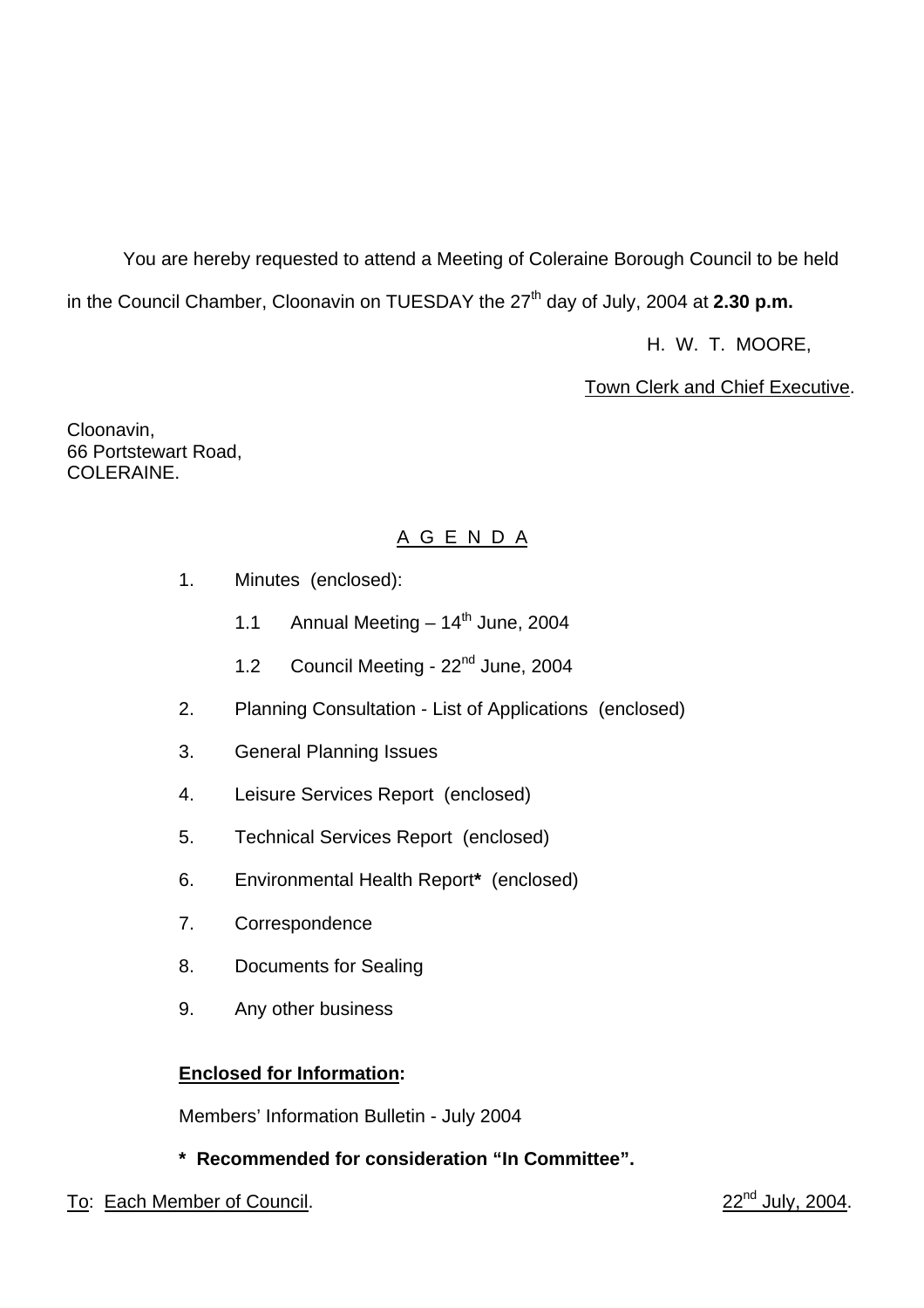### **ANNUAL MEETING**

 Minutes of proceedings of Coleraine Borough Council held in the Council Chamber, Cloonavin on Monday,  $14<sup>th</sup>$  June, 2004 at 7.30 p.m.

**Convened:** As per Notice attached

**Present:** The Mayor, Councillor R. D. Stewart

The Deputy Mayor, Councillor E. M. Mullan

### **Aldermen**

P. E. A. Armitage (Mrs.) B. Leonard E. T. Black (Mrs.) W. J. McClure W. T. Creelman

## **Councillors**

 C. S. Alexander (Ms.) E. A. Johnston (Mrs.) D. D. Barbour W. A. King J. M. Bradley D. McClarty O. M. Church (Mrs.) G. L. McLaughlin J. J. Dallat R. A. McPherson T. J. Deans A. McQuillan E. P. Fielding (Mrs.) W. J. Watt N. F. Hillis

### **Officers in**

 **Attendance:** Town Clerk and Chief Executive, Director of Corporate Services, Director of Technical Services, Finance Officer, Administrative Officer and Administrative Assistants

## **1.0 MAYOR'S REMARKS**

The outgoing Mayor, Councillor Stewart, reflected on the highlights of his year in office and expressed his thanks to fellow Councillors and staff for their help and assistance during his term of office.

Members congratulated Councillors Stewart and Mullan for the manner in which they had carried out their official duties.

 1.1 Deputy Mayor's Remarks The outgoing Deputy Mayor, Councillor Mullan, expressed his thanks to Councillor Stewart, fellow Councillors and staff for their help and assistance during his term of office.

## **2.0 MAYOR**

In accordance with Standing Order 5.1 and the Convention agreed at the Annual Meeting of Council held on 18<sup>th</sup> June, 2001 the Ulster Unionist Party nominated the Mayor for the ensuing year. Councillor McPherson was duly nominated and on taking the Chair signed the formal acceptance of office. Councillor McPherson expressed his thanks to his party for the nomination to the post of Mayor.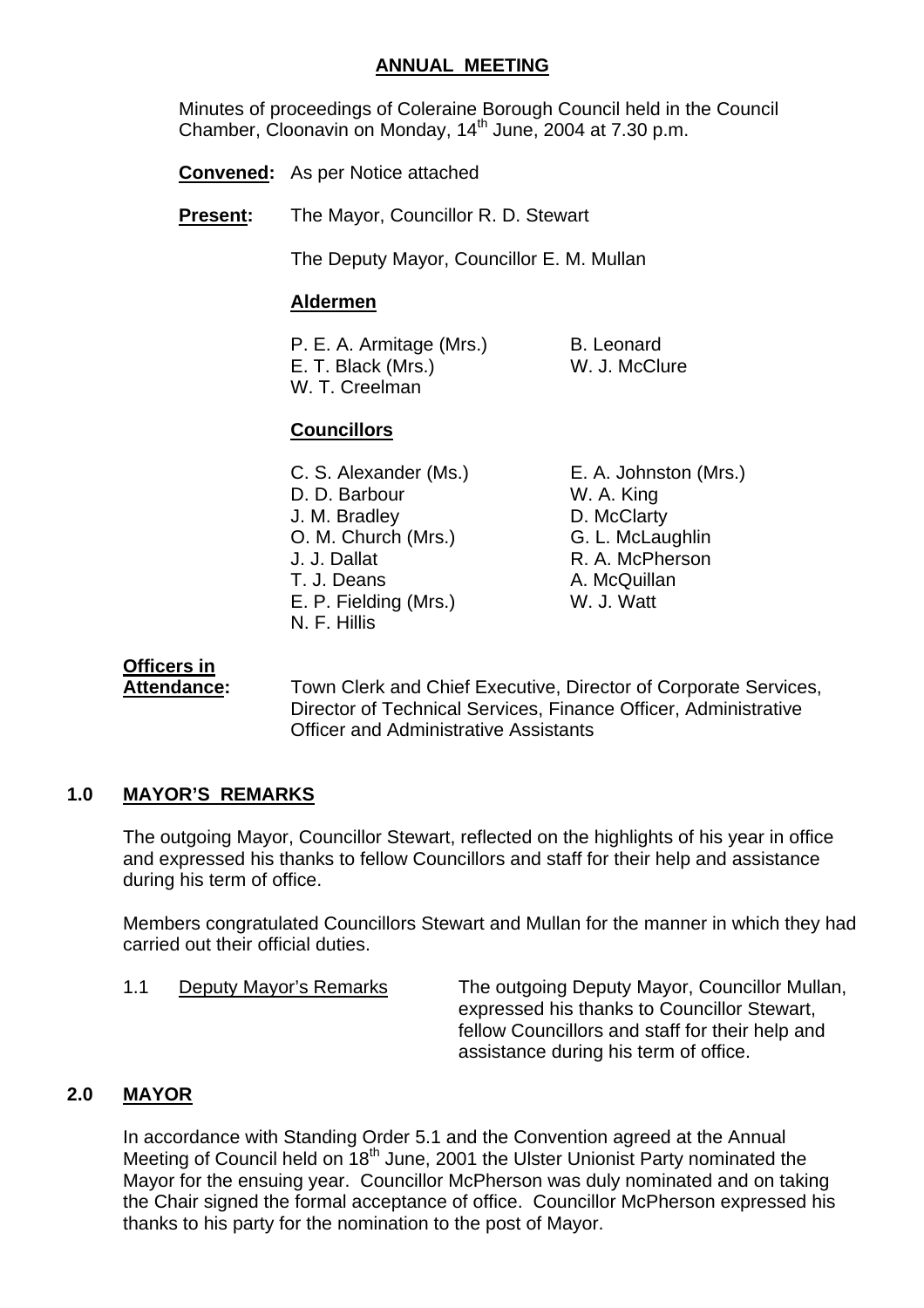## **3.0 DEPUTY MAYOR**

In accordance with Standing Order 5.2 and the Convention agreed at the Annual Meeting of Council held on 18<sup>th</sup> June, 2001 the Democratic Unionist Party nominated the Deputy Mayor for the ensuing year.

Alderman McClure was duly nominated and subsequently signed the formal acceptance of office. He thanked his party for the nomination to the post of Deputy Mayor.

### **4.0 CHAIRMAN OF EACH STANDING COMMITTEE**

| 4.1 | <b>Leisure and Environment</b><br>Committee | In accordance with Standing Order 14.8(1) and<br>the Convention agreed at the Annual Meeting<br>of Council held on 18 <sup>th</sup> June, 2001 the<br>Democratic Unionist Party nominated the<br>Chairman for the ensuing year. |
|-----|---------------------------------------------|---------------------------------------------------------------------------------------------------------------------------------------------------------------------------------------------------------------------------------|
|     |                                             | It was proposed by Councillor Deans,<br>seconded by the Deputy Mayor and agreed that<br>Councillor McQuillan be appointed Chairman for<br>the ensuing year.                                                                     |
| 4.2 | <b>Planning Committee</b>                   | In accordance with Standing Order 14.8(1) and<br>the Convention agreed at the Annual Meeting of<br>Council held on 18 <sup>th</sup> June, 2001 the Ulster<br>Unionist Party nominated the Chairman for the<br>ensuing year.     |
|     |                                             | It was proposed by Councillor Watt, seconded<br>by Councillor Barbour and agreed that<br>Councillor King be appointed Chairman for the<br>ensuing year.                                                                         |
| 4.3 | <b>Policy and Development</b><br>Committee  | In accordance with Standing Order 14.8(1) and<br>the Convention agreed at the Annual Meeting of<br>Council held on 18 <sup>th</sup> June, 2001 the Ulster<br>Unionist Party nominated the Chairman for the<br>ensuing year.     |
|     |                                             | It was proposed by Councillor King, seconded<br>by Councillor McClarty and agreed that<br>Councillor Barbour be appointed Chairman for<br>the ensuing year.                                                                     |

## **5.0 COMMITTEES - STRUCTURE AND TIMETABLE**

It was agreed that the existing committee structure and the draft timetable, as detailed, (report previously supplied) be applied at present. It was agreed that meetings commence at 7.00 p.m. when the amount of business deemed this to be necessary. Should any changes to the timetable be required the Town Clerk and Chief Executive would report these to Council at the earliest opportunity.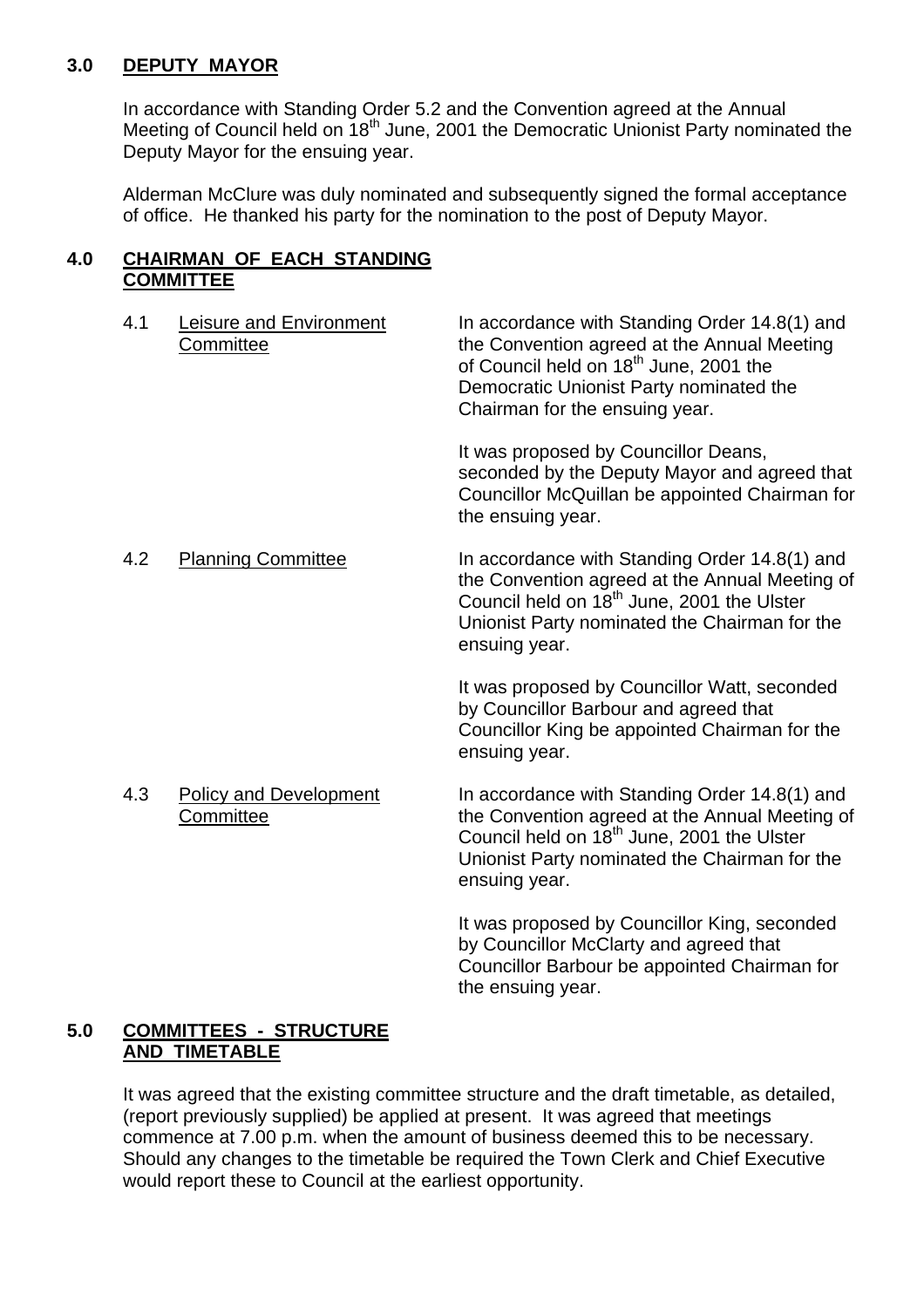## **6.0 NOMINATIONS**

It was agreed that representatives, as undernoted, be appointed to serve on the following organisations:

- (a) Board of the Causeway Coast and Glens Heritage Trust **(Councillor Hillis)**
- (b) Castlerock Community Association *(***Councillors King and McQuillan)**
- (c) Causeway Coast and Antrim Glens Ltd. *(***Councillor Hillis)**
- (d) Causeway Museum Service **(Aldermen Mrs. Black and Creelman, Councillors Barbour, McLaughlin and McQuillan)**
- (e) Coleraine Arts Committee *(***Alderman Creelman, Councillors Mrs. Johnston, McLaughlin and Stewart)**
- (f) Coleraine Borough Strategic Partnership **(Councillors Barbour, Bradley and Mullan)**
- (g) Coleraine & District Home Safety Committee **(Councillors McLaughlin and Stewart)**
- (h) Coleraine & District Local Sports Advisory **Council (Councillors Bradley, McClarty, Mullan and Watt)**
- (i) Coleraine & District Road Safety Committee *(***Alderman Creelman)**
- (j) Coleraine Local Action Group for Enterprise Ltd. *(***Councillors Dallat, King and McQuillan)**
- (k) Coleraine Town Centre Partnership **(The Deputy Mayor, Councillors Mrs. Johnston and McLaughlin)**
- (l) Coleraine Twinning Association **(The Mayor, Alderman Mrs. Black, Councillors Deans and King)**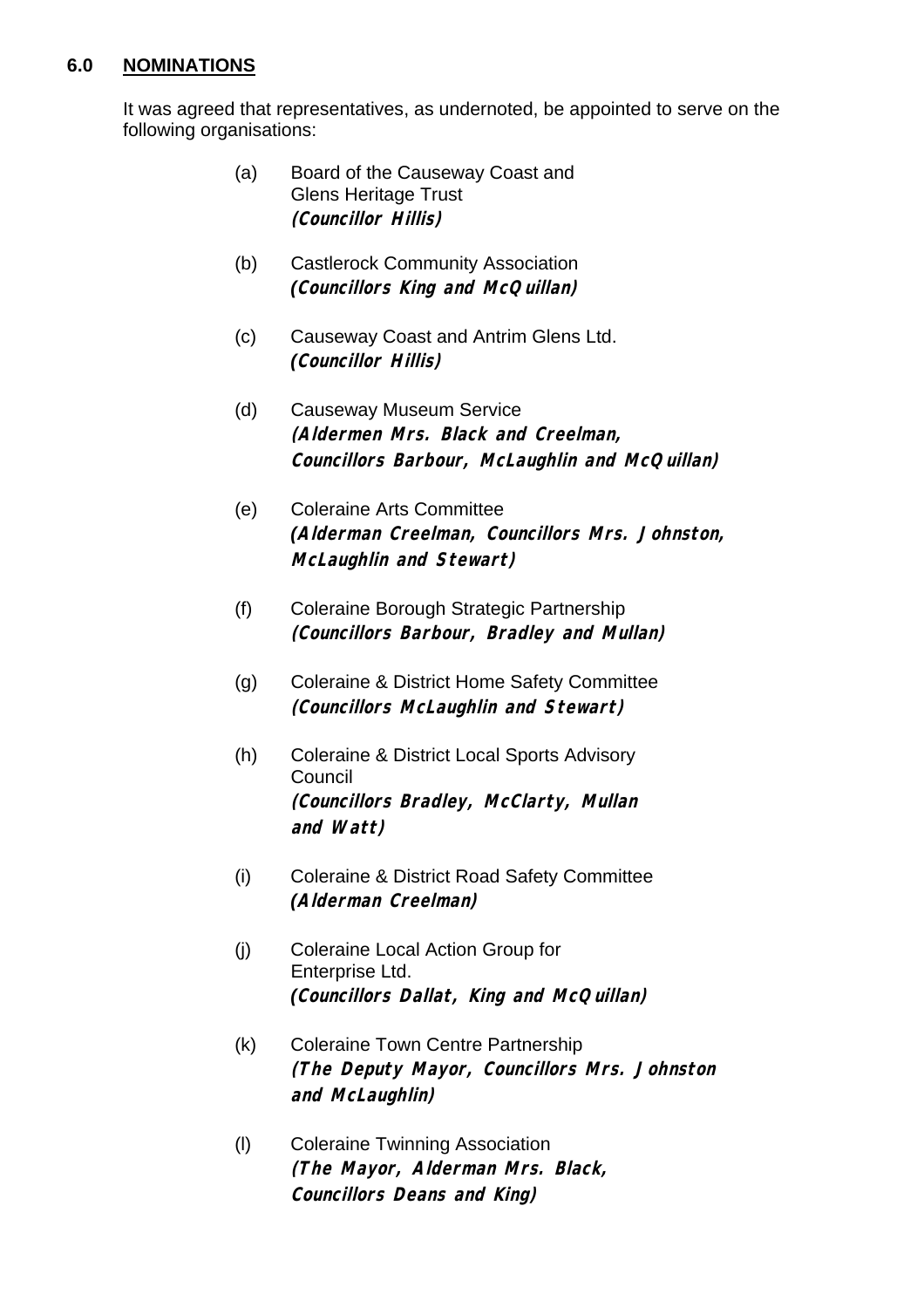- (m) Irish Society's Local Advisory Committee **(The Mayor, Councillors Mrs. Church and Deans)**
- (n) Local Government Partnership on Travellers' Issues **(Councillors Mullan and Stewart)**
- (o) Management Committee of Coleraine Citizens' Advice Bureau **(Councillors King and McLaughlin)**
- (p) National Association of Councillors General Management Committee *(***Councillor Hillis)**
- (q) National Association of Councillors N.I. Region **(Councillors Hillis, McLaughlin and Stewart)**
- (r) North West Regional Waste Management Group *(T***he Mayor and McQuillan)**
- (s) Northern Group Building Control Committee *(***Councillors Deans and McLaughlin Substitutes: The Mayor and Councillor Stewart)**
- (t) Northern Group Environmental Health **Committee**  *(***Councillors Barbour and McQuillan Substitutes: Alderman Creelman and Councillor McLaughlin)**
- (u) Northern Ireland Amenity Council *(***Alderman Mrs. Black)**
- (v) Portballintrae Residents' Association *(***The Mayor and Alderman Mrs. Black)**
- (w) Portrush, Portstewart & District Road Safety Committee *(***Alderman Creelman)**
- (x) Portstewart Community Association *(***Alderman Mrs. Armitage, Councillors Mrs. Fielding and Stewart)**
- (y) Reserve Forces & Cadets Association for N.I. **(Councillor Stewart)**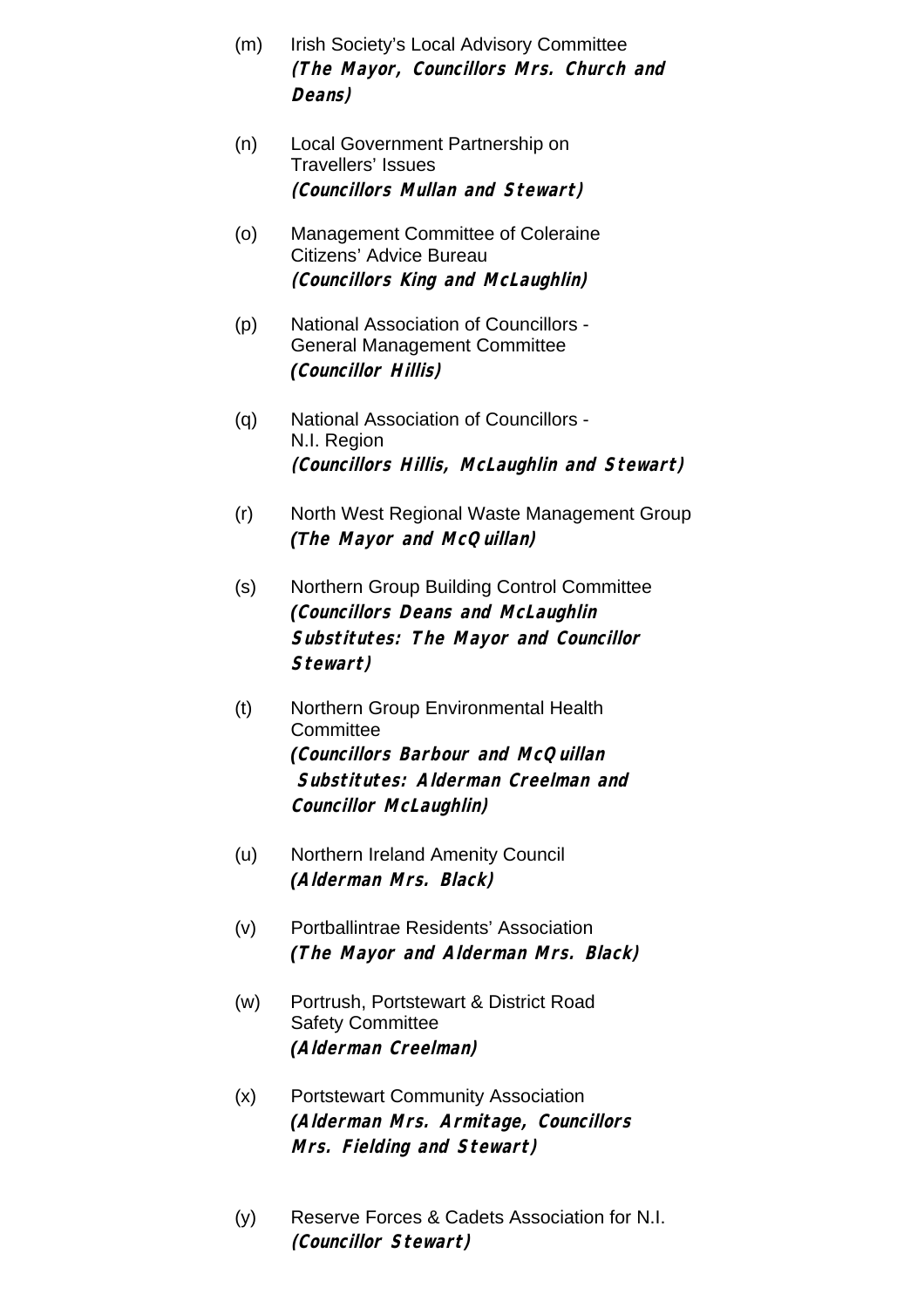- (z) Riverside Theatre Trust *(***Councillors Dallat, McClarty and Stewart)**
- (aa) Sperrins Tourism Ltd. **(Councillor Watt)**
- (bb) Tourism Development Taskforce **(Councillor Deans)**
- (cc) Trustees of Garvagh Museum *(***Councillor Mrs. Church)**
- (dd) Trustees of Giants Causeway and Bushmills Railway

Council noted that the Company had been taken over and it was not necessary to appoint a representative.

 (ee) Older People's Forum *(***Councillor McLaughlin)** 

## **7.0 MANAGEMENT COMMITTEES**

It was agreed that representatives, as undernoted, be appointed to serve on the following Management Committees:

- (a) Ballysally Youth & Community Centre Joint Management Committee **(The Mayor and Deputy Mayor and Councillor McLaughlin)**
- (b) Castlerock Recreation and Youth Hall Management Committee **(Councillors King and McQuillan)**
- (c) Coleraine West Community Centre Management Committee **(Councillors Barbour, McClarty and McLaughlin)**
- (d) Garvagh Hall Management Committee **(Councillors McQuillan, Mullan and Watt)**
- (e) Harpur's Hill Community Centre Management **Committee (The Mayor and Councillor Bradley)**
- (f) Kilrea Town Hall Management Committee **(Councillors Mrs. Church, Dallat and Mullan)**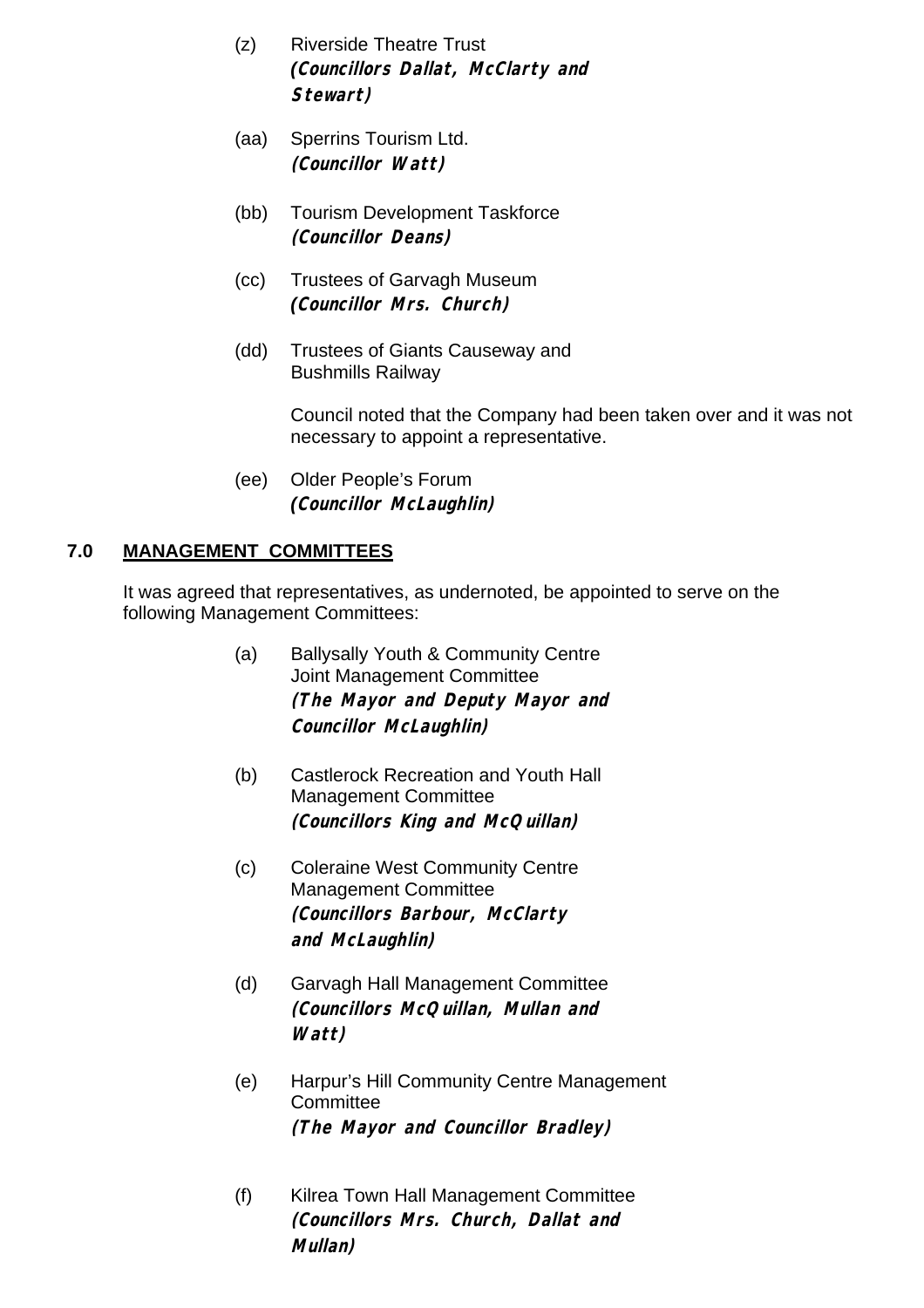(g) Windyhall Community Centre Management **Committee (Councillors Bradley, Mrs. Johnston and McLaughlin)** 

## **8.0 REPRESENTATION ON BODIES/GROUPS (PROPORTIONAL BASIS)**

Consideration was given to the Town Clerk and Chief Executive's Report (previously supplied) regarding Representation on Bodies/Groups (Proportional Basis).

It was agreed that any changes be notified to the Town Clerk and Chief Executive, by the Party Group Leaders, not later than 25<sup>th</sup> June, 2004.

## **9.0 REPRESENTATION ON OTHER BODIES/ GROUPS**

Consideration was given to the Town Clerk and Chief Executive's Report (previously supplied) regarding Representation on Other Bodies/Groups.

It was noted that these appointments would be considered at the first meeting of the appropriate Standing Committee.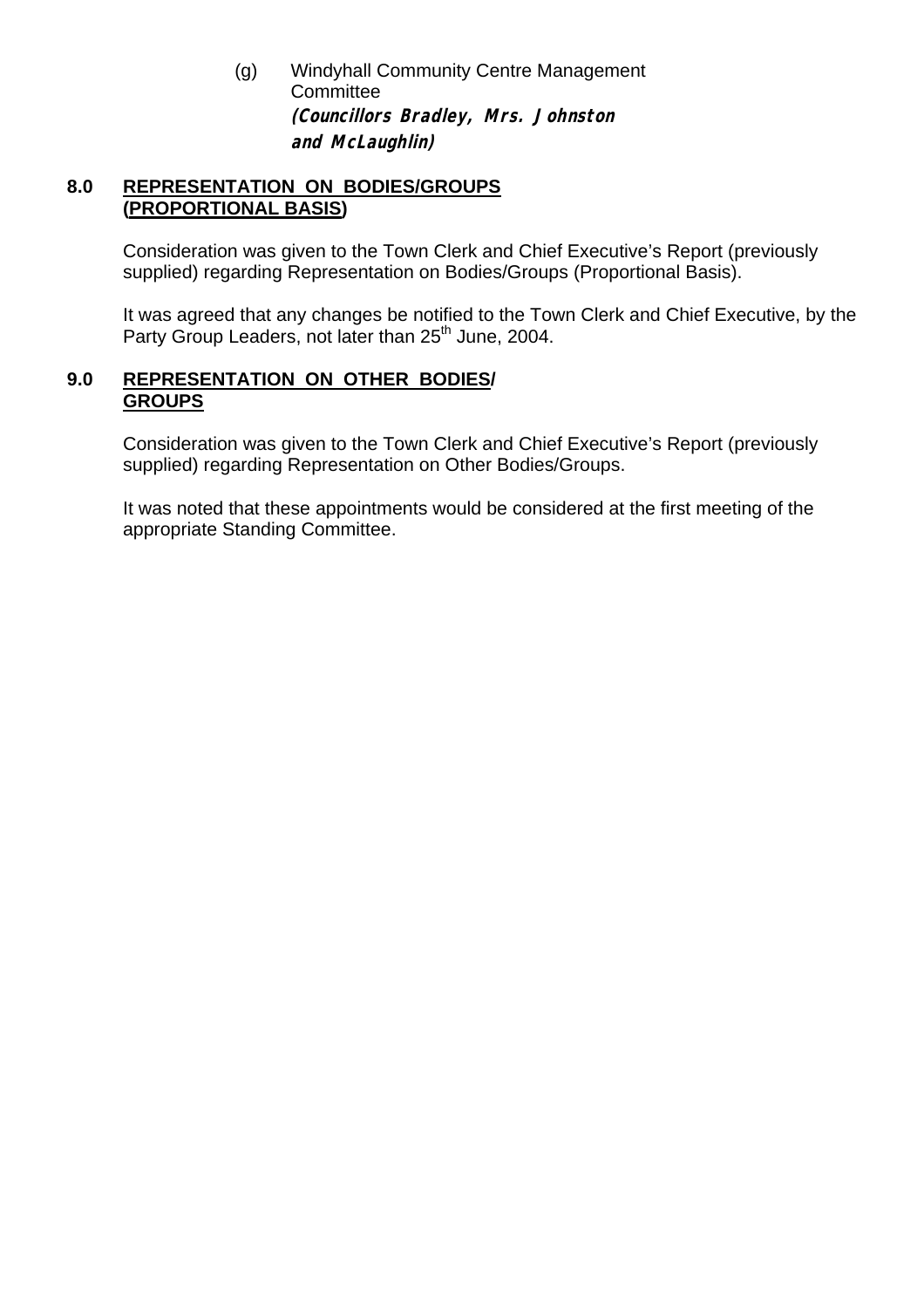## **COLERAINE BOROUGH COUNCIL**

 Minutes of proceedings of Coleraine Borough Council held in the Council Chamber, Cloonavin on Tuesday, 22nd June, 2004 at 7.00 p.m.

**Convened:** As per Notice attached

**Present:** The Mayor, Councillor R. A. McPherson, in the Chair

#### **Aldermen**

P. E. A. Armitage (Mrs.) W. T. Creelman  $($ ltems  $1.0 - 19.0$  B. Leonard E. T. Black (Mrs.)

## **Councillors**

C. S. Alexander (Ms.) N. F. Hillis D. D. Barbour W. A. King J. M. Bradley D. McClarty  $($ ltems  $6.0 - 21.0)$  G. L. McLaughlin O. M. Church (Mrs.) A. McQuillan J. J. Dallat E. M. Mullan T. J. Deans (Items 3.3.1 – 21.0) (Items  $1.0 - 6.0$ )<br>
F. P. Fielding (Mrs.) W. J. Watt E. P. Fielding (Mrs.)

 $($ ltems  $1.0 - 9.0$  E. A. Johnston  $(Mrs.)$ 

## **Officers in**

 **Attendance:** Town Clerk and Chief Executive, Director of Corporate Services, Director of Environmental Health, Director of Leisure Services, Director of Technical Services, Leisure Services Officer (Services) and Administrative Assistant

### **Apology:** Alderman McClure

### **1.0 CONSERVATION VOLUNTEERS NORTHERN IRELAND - ART COMPETITION**

 The Mayor advised members that he had attended the "Grand Launch" of the Northern Ireland Tree Campaign in the Ormeau Park, Belfast, on 18<sup>th</sup> June, 2004 when Ballysally Primary School was declared the regional overall Northern Ireland winner in the art competition.

Members congratulated the School on achieving such an award.

#### **2.0 MINUTES**

The Minutes of the Council Meeting of  $25<sup>th</sup>$  May, 2004 and the Special Meeting of  $26<sup>th</sup>$ May, 2004 were confirmed and signed.

### **3.0 COMMITTEE REPORTS**

 3.1 Leisure and Environment The Chairman, Councillor Deans, moved the Committee **Committee** adoption of the Leisure and Environment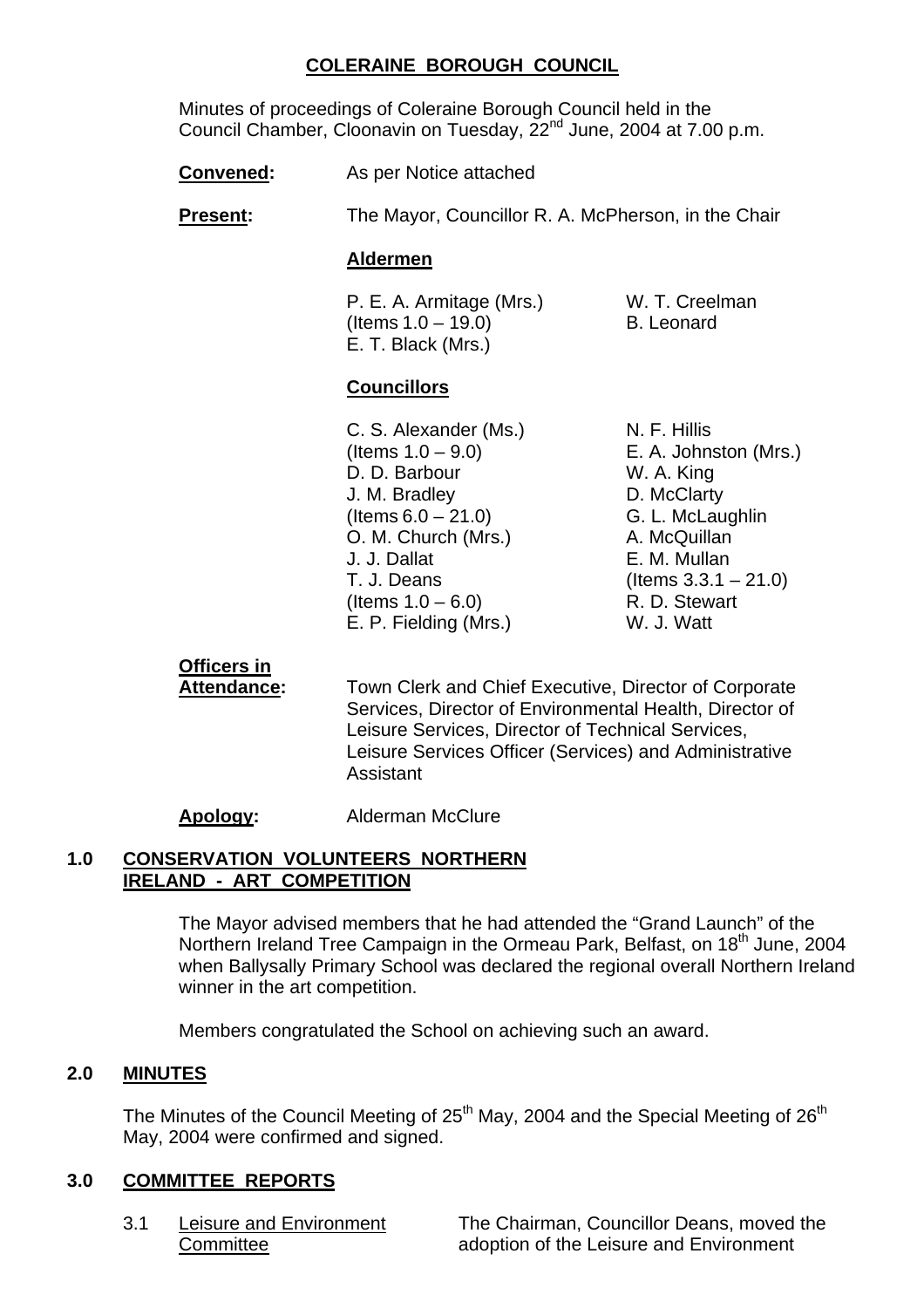Councillor McClarty and agreed. 3.2 Special Meeting of Planning The Chairman, Councillor Watt, moved the Committee –  $2^{nd}$  June, 2004 adoption of the Planning Committee Report adoption of the Planning Committee Report; this was duly seconded by Councillor Mrs. Church and agreed. 3.3 Planning Committee The Chairman, Councillor Watt, moved the adoption of the Planning Committee Report; this was duly seconded by Councillor Mrs. Church and agreed: Matters arising: 3.3.1 Planning Service Members again expressed their strong dissatisfaction with the current poor level of service currently being provided by the local Planning Office. Following discussion it was proposed by Councillor Dallat, seconded by Councillor Hillis and agreed: That the Minister for the Environment be requested to urgently receive a deputation from Council regarding this matter. 3.4 Policy and Development The Chairman, Councillor Barbour, moved the Committee adoption of the Policy and Development

Committee Report; this was duly seconded by

Committee Report; this was duly seconded by

Councillor Deans and agreed.

## **4.0 LEISURE SERVICES OFFICER**

 The Mayor referred to Mr. A. Carmichael leaving Council to take up a new post with Cookstown District Council and expressed best wishes to him for the future. Members also asked to be associated with the remarks.

### **5.0 CITIZENSHIP DAYS - FLOWERFIELD**

 Reference was made to the Citizenship Days which had been held at Flowerfield on 17<sup>th</sup> and 18<sup>th</sup> June, 2004. Members congratulated staff on arranging such a successful event.

### **6.0 NORTHERN IRELAND HOUSING EXECUTIVE - COLERAINE DISTRICT HOUSING PLAN 2004 - 2005**

 The Mayor welcomed the following representatives from the Northern Ireland Housing Executive:

 Mr. P. McIntyre, Chief Executive Mr. F. O'Connor, North East Area Manager Ms. J. Baird – District Manager (Coleraine)

Mr. McIntyre presented details of the District Housing Plan for the Coleraine district for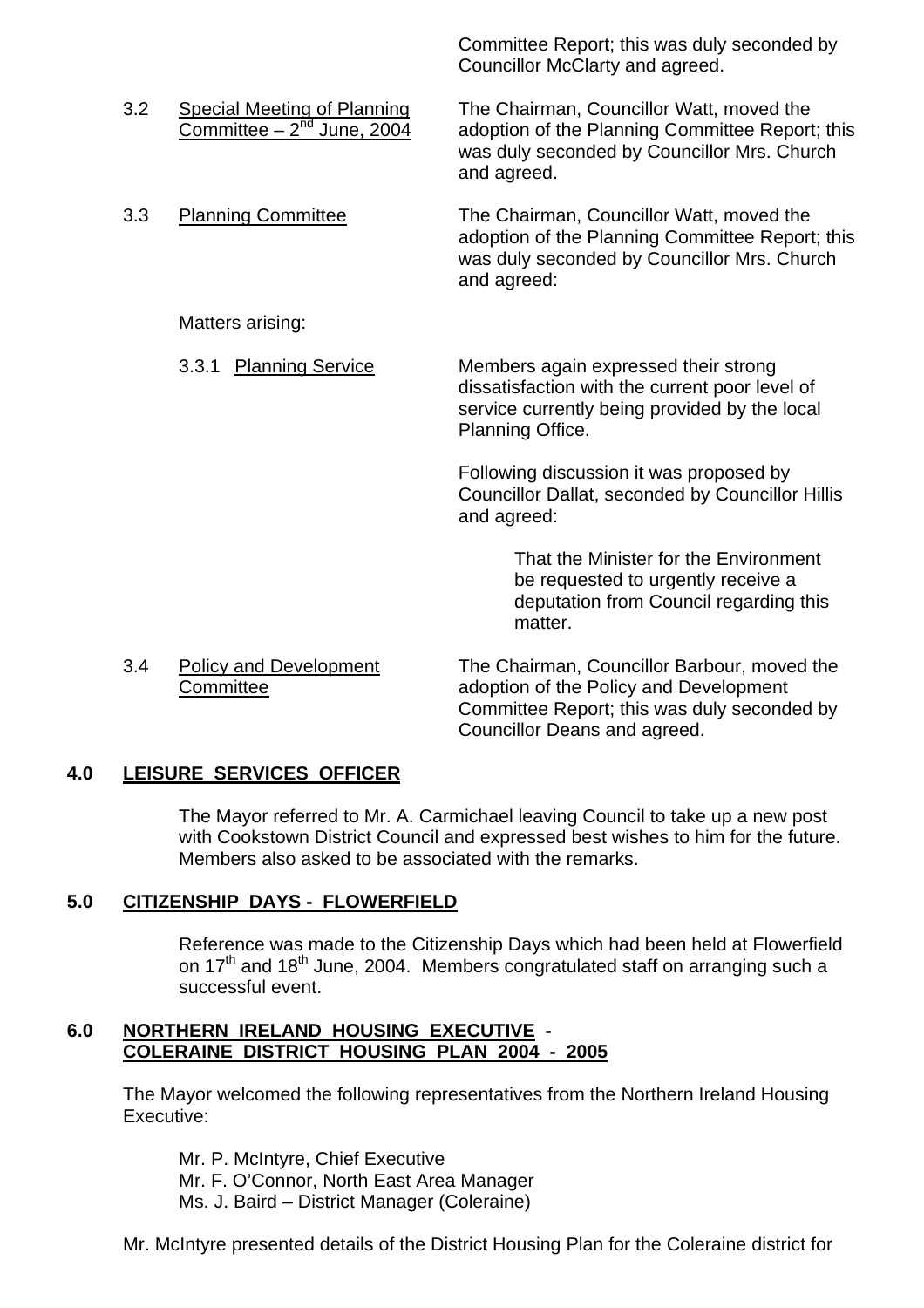2004 – 2005 (previously supplied). Council noted that the Housing Executive's projected spend for the Coleraine district in 2004 – 2005 is £6,693k, allocated as follows:

 A full discussion ensued during which the representatives answered various members' questions.

The Mayor thanked the representatives for attending after which they withdrew.

### **7.0 PORTRUSH TOWN HALL – TENDER REPORT**

 Consideration was given to the Director of Leisure Services' Report on tenders received by Hearth Revolving Fund for the refurbishment of Portrush Town Hall.

Eight tenders had been received as follows:

| McCloskey & O'Kane, Limavady        | £1,484,800.00 |
|-------------------------------------|---------------|
| Martin and Hamilton, Ballymena      | £1,498,855.00 |
| Gilbert Ash, Belfast                | £1,510,821.00 |
| JPM Contracts, Dungiven             | £1,547,700.00 |
| P. & K. McKaigue, Maghera           | £1,565,000.00 |
| J. S. Dunlop Ltd., Ballymoney       | £1,585,763.32 |
| McLaughlin & Harvey, Newtownabbey   | £1,598,700.00 |
| <b>Graham Construction, Dromore</b> | £1,608,795.00 |
|                                     |               |

 The lowest tender from McCloskey & O'Kane was over budget and a meeting had been held with representatives of Hearth, Consarc (Architects), Council and Contractors to obtain savings.

Following adjustments in the mechanical, electrical and lift sub-contracts and revised specifications for internal fit out and finishes, a new contract sum of £1,319,570.86 has been agreed by Hearth. The adjustments have been accepted by the Heritage Lottery Fund.

It was proposed by Councillor Dallat, seconded by Councillor Ms. Alexander and agreed:

 That the Hearth Revolving Fund's recommendation to accept the revised lowest tender of McCloskey & O'Kane, in the sum of £1,319,570.86, be accepted.

Councillor Watt asked to be recorded as dissenting.

### **8.0 RIVER BANN NAVIGATION ORDER (N.I.) 2002 APPOINTMENT OF CHAIRMAN AND VICE-CHAIRMAN FOR 2004/2005**

 Following discussion it was proposed by Councillor Watt and seconded by Councillor Stewart:

 That Mr. R. Anderson and Mr. C. V. Hamill be appointed to serve as Chairman and Vice-Chairman of Coleraine Harbour Commissioners for a further one year period to  $30<sup>th</sup>$  June, 2005.

On being put to the Meeting the proposal was carried, twelve members voting in favour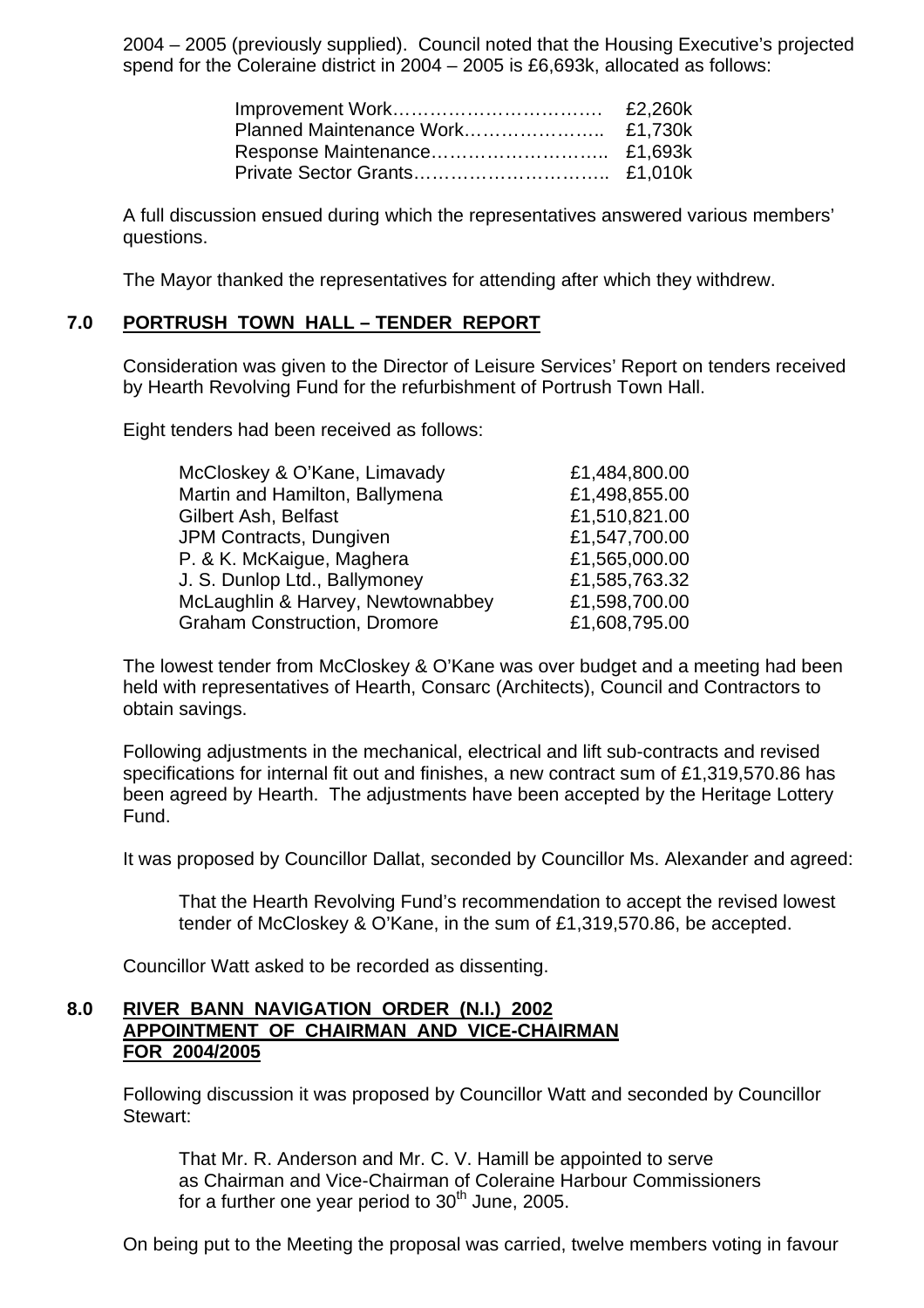and no one voting against.

### **9.0 NORTHERN HEALTH AND SOCIAL SERVICES BOARD - RHEUMATOLOGY SERVICE**

 Read letter from the Chief Executive of the Northern Health and Social Services Board in reply to Council's letter regarding the level of support available to arthritis sufferers in the Borough (previously supplied).

 The service profile and the recent background to the Rheumatology Service in the Northern Board was detailed including proposals for 2004/05.

Noted.

## **10.0 AFFORDABLE HOUSING**

 Read letter from the Private Secretary to John Spellar, MP, regarding Council's resolution concerning the lack of affordable housing (previously supplied).

The Minister referred to the Northern Area Plan which would seek the provision of affordable housing where there was a proven need. The Northern Ireland Housing Executive was currently preparing a Housing Need Assessment for the Plan and a number of initiatives were being undertaken within the Council's area.

Noted.

## **11.0 POST OFFICE - THE SALMON LEAP BRANCH, COLERAINE**

 Read letter from the Post Office concerning the existing temporary closure of The Salmon Leap branch. The purpose of the letter was to ascertain if there was any material changes in the circumstances within the Castleroe Road area which would help identify a prospective candidate and restore the service to the customers.

The Town Clerk and Chief Executive encouraged members to forward details of any such change in circumstances directly to the Policy Development Officer.

Following discussion it was proposed by Councillor Dallat, seconded by Councillor Mulllan and agreed:

 That the Town Clerk and Chief Executive write to the Post Office requesting an extension to the current review period.

## **12.0 COURT OF THE UNIVERSITY**

 Read letter from the University of Ulster advising Council that the term of office of the present members on the Court of the University expires on  $30<sup>th</sup>$  September, 2004 and sought nominations for the four year period commencing  $1<sup>st</sup>$  October, 2004.

It was proposed by Councillor Watt, seconded by Councillor McClarty and agreed:

 That Alderman Mrs. Black and Councillor Mrs. Church be re-elected.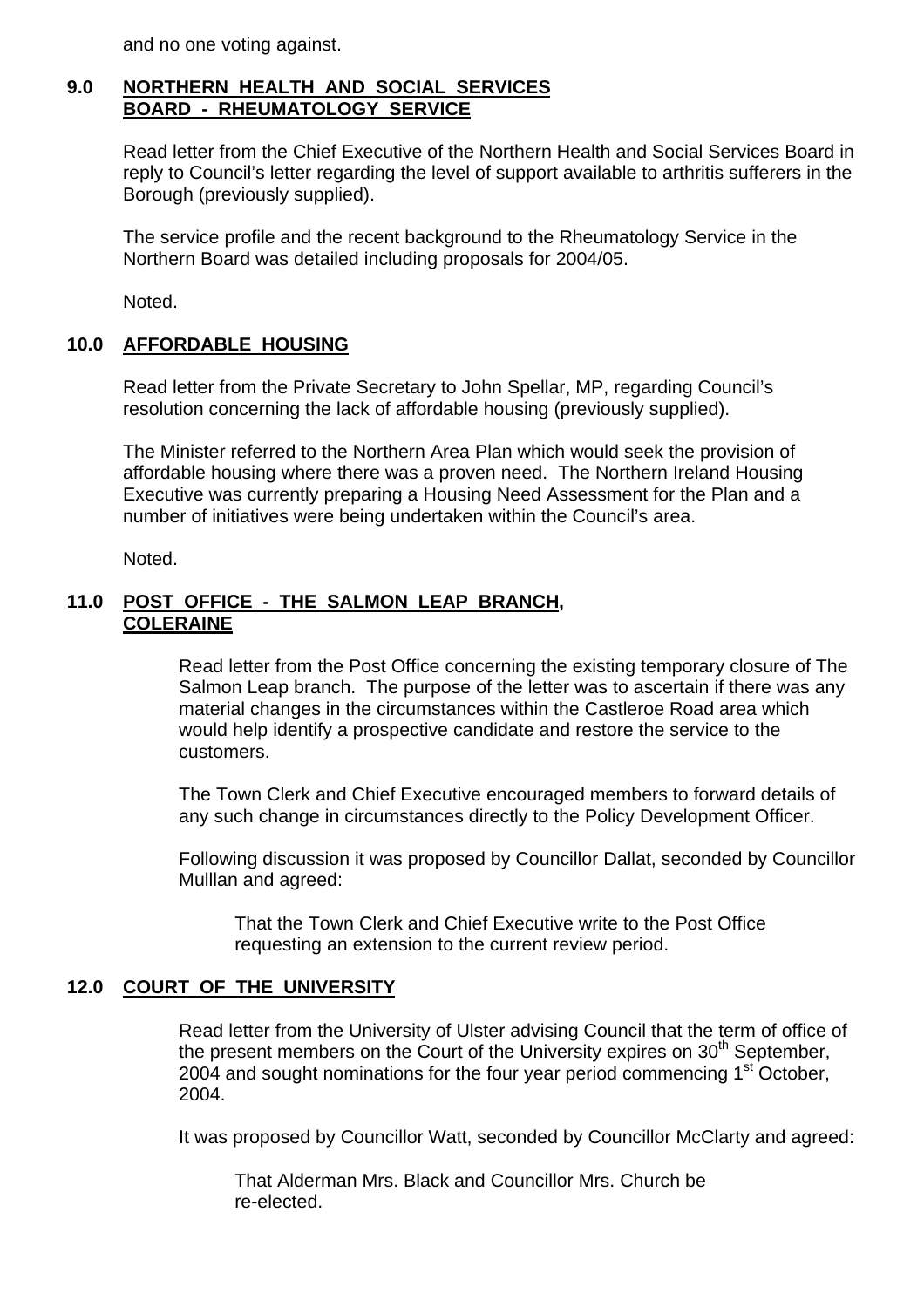#### **13.0 NATIONAL ASSOCIATION OF COUNCILLORS - NATIONAL WOMEN'S CONFERENCE - BELFAST**

Reported that the National Association of Councillors was holding a National Women's Conference to be held at the Ramada Jarvis Hotel, Belfast from  $3^{rd} - 5^{th}$ September, 2004.

Any member interested in attending the Conference should contact the Town Clerk and Chief Executive.

Following discussion it was proposed by Councillor Hillis, seconded by Councillor Stewart and agreed:

 That this Conference should not be classed as a mainstream Conference for the purposes of individual conference budget allocation.

### **14.0 HEALTH AND SAFETY EXECUTIVE FOR NORTHERN IRELAND - APPOINTMENT OF CHAIRPERSON**

 Read letter from the Department of Enterprise, Trade and Investment advising Council that the vacancy for Chairperson for the Health and Safety Executive for Northern Ireland (HSENI) would be advertised in the local press at the end of June 2004.

Noted.

### **15.0 ZOMBA ACTION PROJECT**

 The Town Clerk and Chief Executive conveyed Rev. Gordon's thanks for the members and staff contributions to the Zomba Action Project.

 It was agreed that the Town Clerk and Chief Executive convey the Council's thanks to Rev. Gordon for all his work in his capacity as Chairman.

### **16.0 DOCUMENTS TABLED**

- (a) Northern Ireland Housing Executive Corporate and Business Plan 2004/05 – 2006/07;
- (b) Report of the Coleraine District Policing Partnership Public Meeting of  $26<sup>th</sup>$  April, 2004.

### **17.0 WASTE MANAGEMENT CONFERENCE - REPORT**

 Members thanked Councillor King for his interesting Report on the Waste Management Conference which he had attended.

### **18.0 DEPARTMENT FOR REGIONAL DEVELOPMENT - FUTURE INVESTMENT IN THE RAIL NETWORK IN NORTHERN IRELAND - POSITION REPORT**

 Consideration was given to the recent submission by Northern Corridors Railway Group Deputation to the Minister (previously supplied).